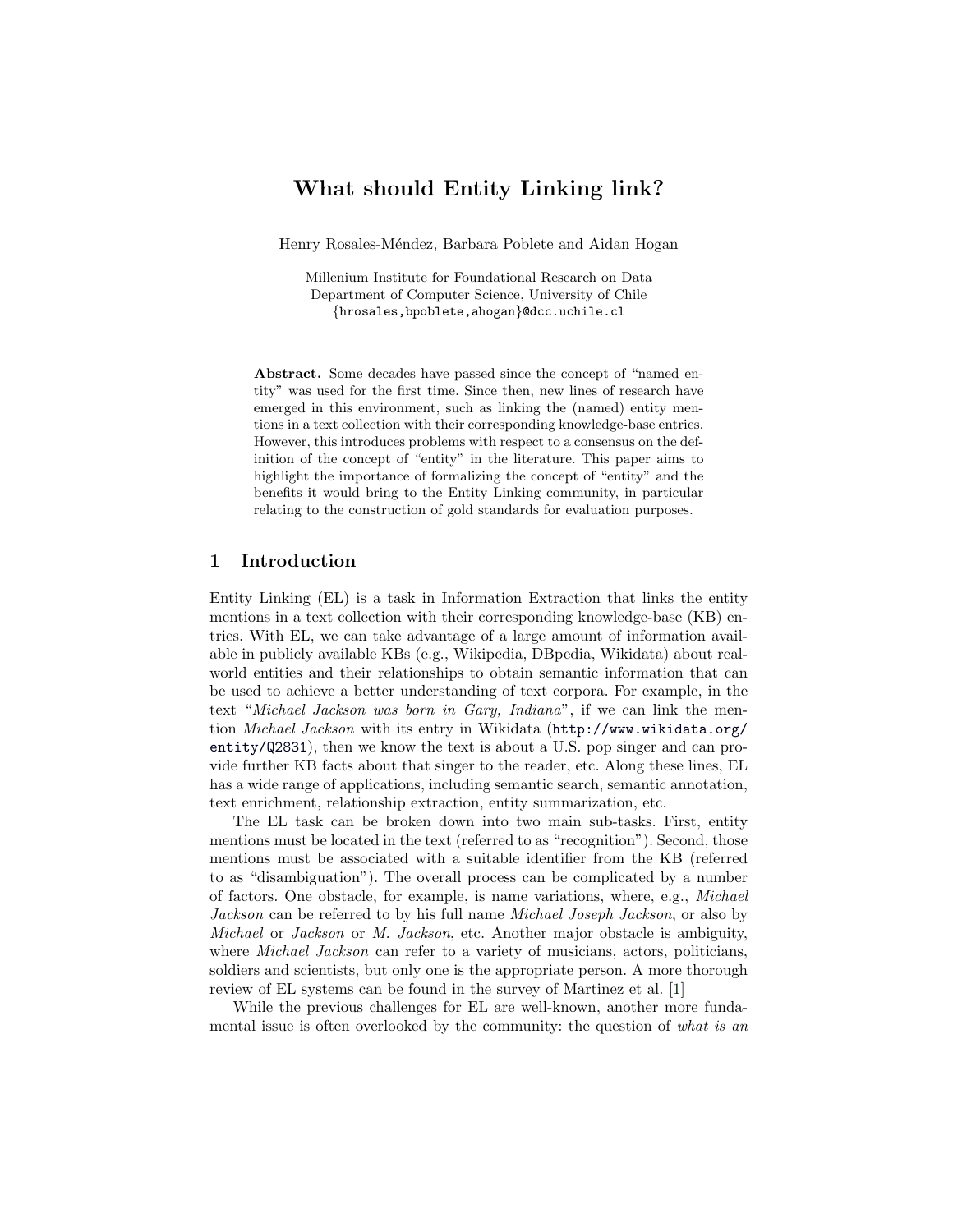| Joseph Walter "Joe" Jackson, was a steelworker at U.S. Steel. In an interview                        | D[T] | $RID \quad AB$ |       |
|------------------------------------------------------------------------------------------------------|------|----------------|-------|
| with Martin Bashir for the 2003 documentary Living with Michael Jackson,<br>$A$ $D$ $T$              |      | R T            | A B D |
| Jackson recalled that Joe often sat in a chair with a belt in his hand as he and<br>$A$ <sub>B</sub> | T    | D[T]           |       |
| his siblings rehearsed.                                                                              |      |                |       |

Fig. 1. Example annotations produced by four EL systems: AIDA  $(A)$ , Babelfy  $(B)$ , DBpedia Spotlight  $(D)$  and TAGME  $(T)$ .

"entity"? Though several definitions have emerged about what an entity should be  $[2,3,4,5]$  $[2,3,4,5]$  $[2,3,4,5]$  $[2,3,4,5]$ , there is, as of yet, no clear consensus  $[6,7]$  $[6,7]$ .

This question has a major impact on EL research, leaving unclear which entity mentions in a text should be linked by EL systems or annotated by gold standards for evaluation purposes. To illustrate, Figure [1](#page-0-0) shows an example text snippet from Wikipedia and the annotations produced by popular EL approaches: AIDA [\[8\]](#page-4-7), Babelfy [\[9\]](#page-4-8), DBpedia Spotlight [\[10\]](#page-4-9) and Tagme [\[11\]](#page-4-10). Here we can see how these systems differ in their recognition of entities. Although most systems correctly recognize and link popular entity mentions like Michael Jackson, for no entity mention do all systems agree. The fundamental question then is: which annotations are "correct"? The answer depends on how "entity" is defined.

## 2 What is an "Entity"?

For the  $6<sup>th</sup>$  Message Understanding Conference [\[2\]](#page-4-1) (MUC-6), the concept of "named entity" was defined as those terms that refer to instances of propername classes such as person, location and organization, and also, to numerical classes such as temporal expressions and quantities. Many named entity recognition (NER) tools and training datasets/gold standards were developed to recognize and type entity mentions corresponding to these classes. However, researchers later became interested in Entity Linking (EL), where mentions were no longer simply recognized, but also linked to a reference KB (often using Wikipedia). Such KBs contain entities that do not correspond to traditional MUC-6 types so this definition was no longer exhaustive: in Figure [1,](#page-0-0) while the people and organizations would be covered under the MUC-6 consensus, the documentary "Living with Michael Jackson" would not; on the other hand, no system annotates " $2003$ " from the MUC-6 class Timex.

Some authors have since defended the class-based proposal of MUC-6, incorporating new classes into the initial definition such as products, financial entities [\[12\]](#page-4-11), films, scientists [\[13\]](#page-4-12), etc. On the other hand, Fleischman [\[14\]](#page-4-13) proposed to separate the classes into multiple specific subclasses (e.g., deriving city, state,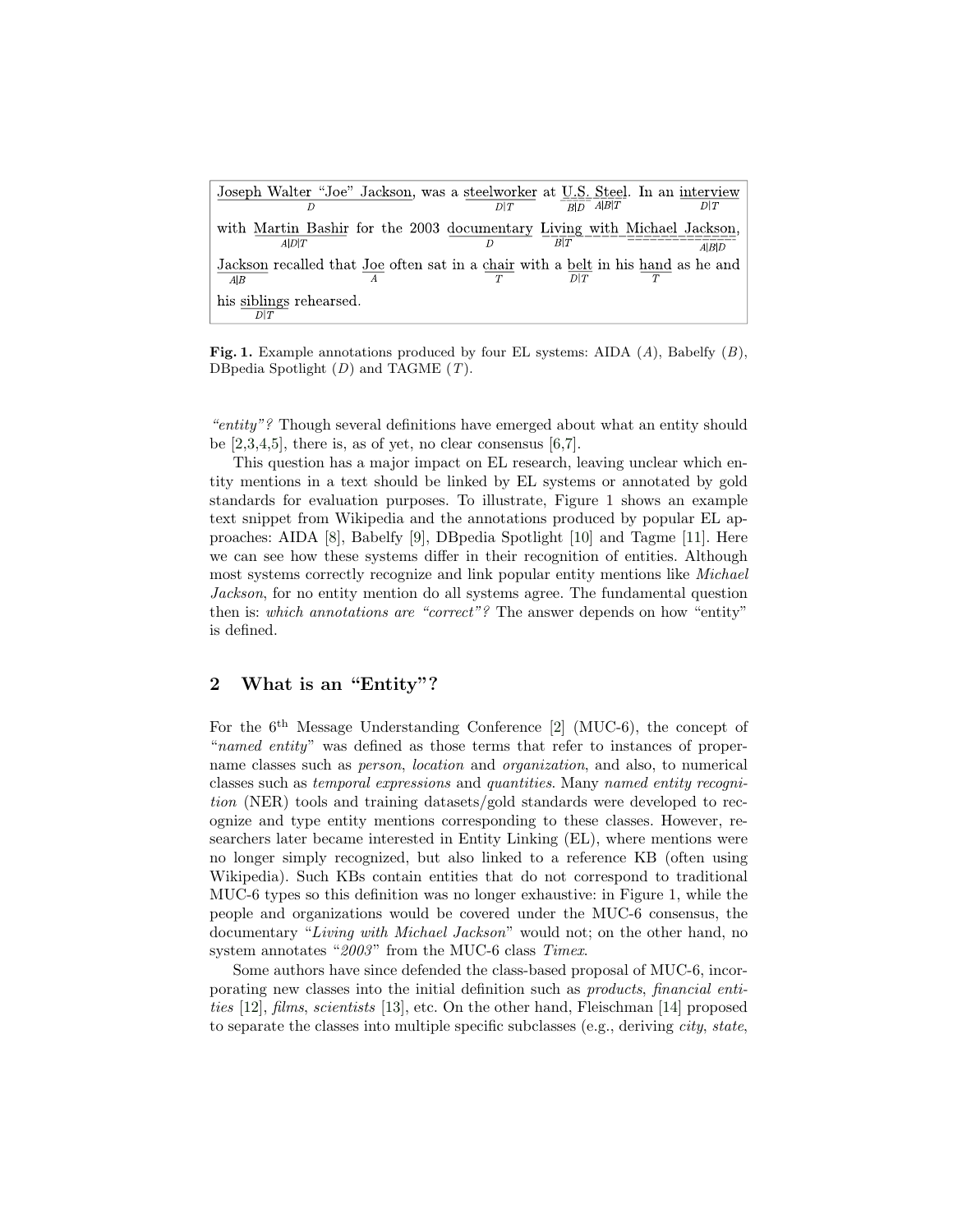country from the class location). Different processes and models can then be applied for different entity types. In general, however, such class-based definitions are inflexible, where at the time of writing, a KB such as Wikidata has entities from 50,000 unique classes, with more classes being added by users. Hence some authors have preferred more general definitions, but these often lack formality [\[3,](#page-4-2)[4\]](#page-4-3). For example, Ling et al. [\[7\]](#page-4-6) use the definition "substrings corresponding to world entities", but this is cyclical: by using "entity" in the definition, it omits what should be considered an "*entity*" in the first place.

Another point of view is to define an entity based on what is described by a knowledge-base; e.g., Perera et al. [\[5\]](#page-4-4) define an entity as those described by Wikipedia pages with no ambiguity. While this avoids class-based restrictions and offers a practical, operational definition for EL purposes, it too has issues. Entities are tied to a particular version of a KB, making it impossible to create general gold standards or to reflect emerging entities that may be added to the KB in future. Furthermore, Wikipedia has articles for general terms such as documentary and belt, though as per Figure [1,](#page-0-0) many tools and authors would not consider such terms as "entities", but rather as being general words/concepts (and thus the subject of a different task: Word Sense Disambiguation (WSD)).

Even if we establish a clear definition for "entity", we are still left to clarify what kinds of *entity mentions* should be recognised by EL. For example, all prior definitions agree that the singer Michael Jackson is an entity, but in the text of Figure [1,](#page-0-0) no definition clarifies whether or not an EL system should recognize and link the mentions  $Jackson$  (a short mention) and/or he (a pronoun) to the KB entity for Michael Jackson to which they refer; some authors, such as Jha et al. [\[15\]](#page-4-14), consider this a task independent of EL called Coreference Resolution (CR), while others consider it part of EL to disambiguate entity types [\[16\]](#page-4-15). Furthermore, in the mention "Living with Michael Jackson", some authors consider the inner overlapping mention of "Michael Jackson" as valid [\[9,](#page-4-8)[17\]](#page-4-16); others, such as Jha et al. [\[15\]](#page-4-14), only consider the larger mention as valid.

In the context of EL, we thus see a lack of consensus, not only on the notion of an entity, but also on the notion of an entity mention; such disagreement may explain some of the differences in results for the four EL systems over the example text of Figure [1.](#page-0-0) But this lack of consensus undermines the possibility of collaborative research; for example, as suggested by Figure [1,](#page-0-0) datasets labeled under one definition should not, rightfully speaking, be used to train or evaluate tools developed under a different assumption; this, however, has been the case [\[17](#page-4-16)[,15\]](#page-4-14). In different labeled datasets used in EL for training or evaluation purposes, we find that most datasets do not label overlapping entities nor coreferences; however, SemEval 2015 Task 13 does consider overlapping entity mentions [\[18\]](#page-4-17), while the OKE Challenge 2016 and MEANTIME datasets annotate coreferences. In benchmarks, such datasets are then biased toward approaches adopting similar definitions for entities and mentions; e.g., one dataset may implictly mark overlapping entities (as produced by Babelfy in Figure [1\)](#page-0-0) as true positives while others may mark them as false positives.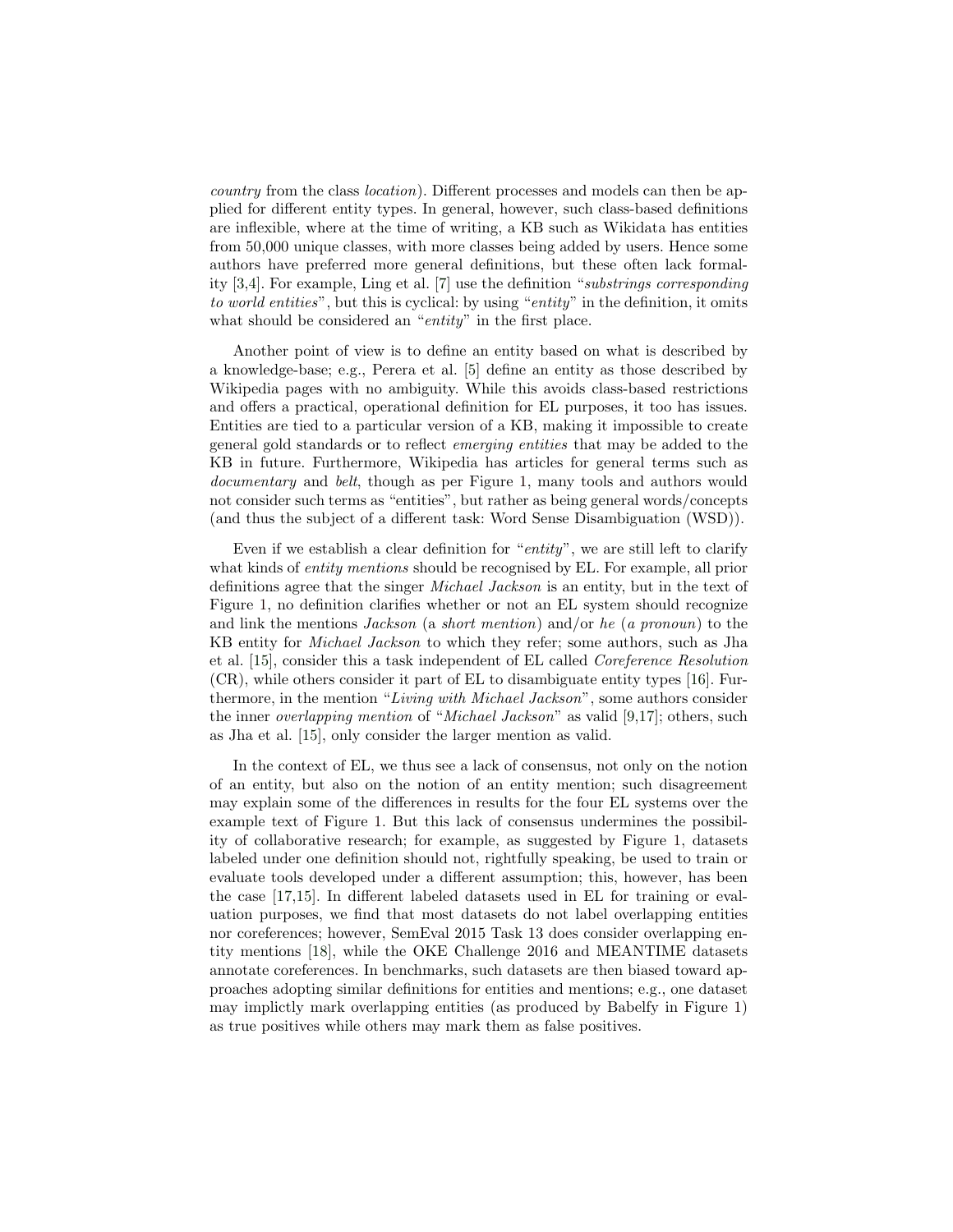### 3 Proposed Solution

We are not the first to identify such issues: Ling et al. [\[7\]](#page-4-6) draw similar examples on the lack of consensus on EL, while Jha et al. [\[15\]](#page-4-14) also identify this problem and propose a set of rules to serve as best practices for benchmark creation. While standardizing the creation of EL benchmarks and making explicit the assumptions under which they are generated is a step in the right direction, as previously discussed, it is not clear what assumptions should, in reality, be adopted. Jha et al. [\[15\]](#page-4-14) propose, for example, that overlapping mentions be omitted (and, in fact, refer to their inclusion as "errors") but as discussed, other authors (including Ling et al. [\[7\]](#page-4-6)) disagree on this specific issue.

Our position is that the more fundamental question needing to be resolved in the context of EL is not the semantic question of "what is an 'entity'?". but rather the practical question of "what should Entity Linking link?". The answer to this latter question, we argue, depends heavily on the application. For the purposes of semantic search – for example, finding all documents about US singers – coreference is not so important since one mention of Michael Jackson in a document may be enough to establish relevance. On the other hand, for extracting relations between entities, many such relations may be expressed in text with pronouns. Likewise an EL process may choose to recognise and link mentions of terms such as "singer" to the KB to help to apply a more accurate (collective) disambiguation of neighbouring mentions such as "Michael Jackson" (as proposed by Babelfy). Any single set of rules or definitions by which EL should be conducted is, we thus argue, exclusionary and an oversimplification.

Hence our proposed solution is not to provide another unilateral definition of what EL should consider as an "entity" or an "entity mention", but rather to be explicit on the different forms of entities and entity mentions that a particular EL system may wish to recognize and link. This would involve creating labeled texts – for training and benchmarking – that make explicit the different forms of entity mentions present, be they proper names, other terms present in the KB, overlapping entities, or coreferences. Tools and evaluators may then choose to explicitly include/exclude whichever entity (mentions) they consider relevant for their application. Much like the original MUC-6 definitions, we propose that such labels should be established through consensus in the community and included in standards such as NLP Interchange Format (NIF) [\[19\]](#page-4-18). While this would add some additional complexity to the generation of labeled datasets and the processes of evaluation (when compared with, e.g., the proposals of Jha et al. [\[15\]](#page-4-14)), we argue that such additional effort is no more than what the EL community will require as it matures. We would thus like to propose a metric that takes into account the ambiguity of what is an entity, and that measures the capacity of an EL system to link different types of entities.

Acknowledgements The work of Henry Rosales-Méndez was supported by CONICYT-PCHA/Doctorado Nacional/2016-21160017. The work was also supported by the Millennium Nucleus Center for Semantic Web Research under Grant NC120004.